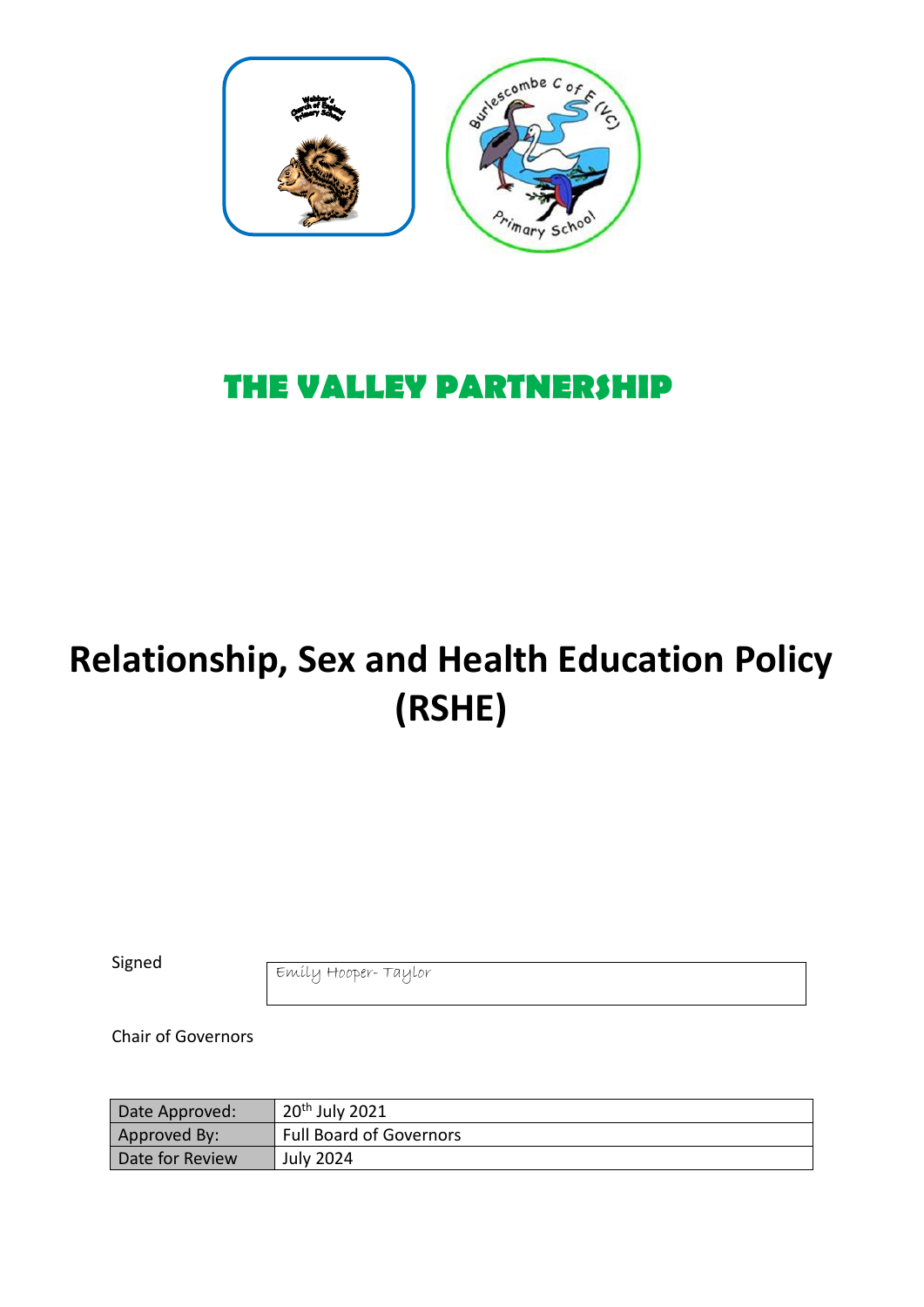# **The Valley Partnership RSHE Policy**

Our school's approach to RSHE follows that of the Church of England Education Office in that it seeks to be faith-sensitive and inclusive. It is underpinned by two key Biblical passages:

*"So God created humankind in his image, in the image of God he created them" (Genesis 2:7)*

*"I have come in order that you might have life - life in all its fullness" (John 10:10)*

In The Valley Partnership, everyone will be treated with dignity as all people are made in the image of God and are loved equally by God.

All pupils have a right to an education which enables them to flourish and is set in a learning community where differences of lifestyle and opinion (within that which is permissible under UK law) are treated with dignity and respect; where bullying of all kinds is eliminated; and where they are free to be themselves and fulfil their potential without fear.

Our school seeks to ensure that the RSHE curriculum protects, informs and nurtures all pupils. It clearly differentiates between factual teaching (biology, medicine, the law, marriage, different types of families and the composition of society) and moral teaching about relationships and values, recognising that the distinction can be easily blurred and that there needs to be discernment about the manner in which this is taught. We teach RSHE within a moral (but not moralistic) framework.

The RSHE curriculum is also taught within our Vision and Mission statements and care values.

#### **School Vision Statement**

"Climb to your highest...for yourself, for others and for God"

#### **School Mission Statement**

"Together, we build a safe community that is connected, valued and respected, having an encouraging and positive impact on all."

#### **Our Core Values**

We aspire, whether we be pupils, staff or governors, that all of our work will be characterised by the following values: Trust

> **Truthfulness** Responsibility Perseverance Forgiveness Courage Compassion **Creativity**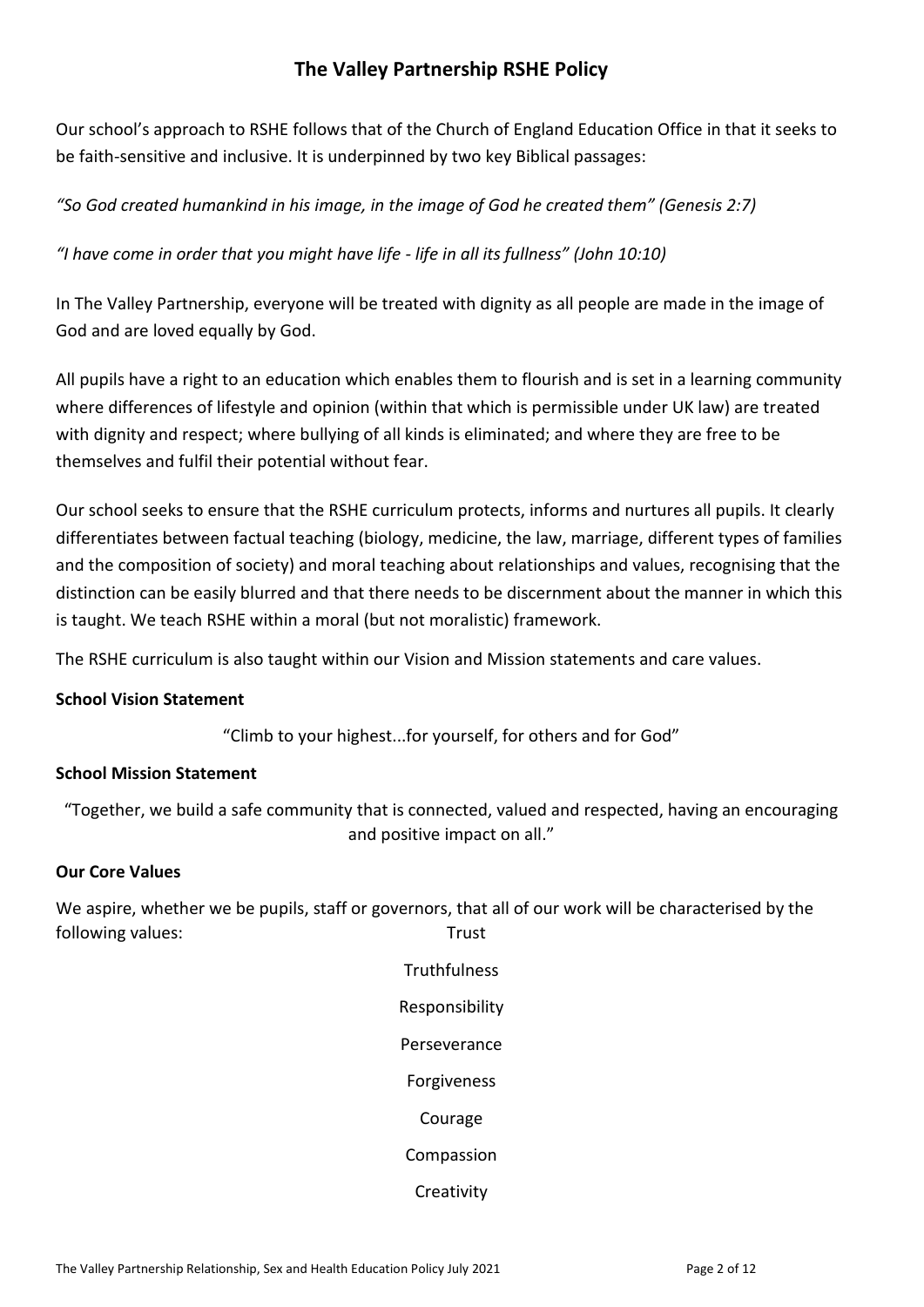In The Valley Partnership, we are proud to provide a high quality, creative and challenging education. This is delivered in an inclusive, caring and positive environment, where every child experiences a sense of enjoyment and achieves their potential. This RSHE policy is to support everyone in achieving this.

RSHE in The Valley Partnership is about what constitutes wellbeing and loving care for ourselves (Physical and Mental Health Education), how we show loving care for others (Relationships Education) and, when at an appropriate age and stage in life, how we show loving care to those we choose to be intimate with, including within marriage (Sex Education).

It is also about the spiritual and moral aspects of healthy, loving and nurturing relationships within a context of a Christian vision for the purpose of life.

Pupils will consider how to ensure that they treat themselves and others, at all times and in all contexts, with dignity and respect.

# **Defining Relationships Education**

Relationships Education is learning about how to:

- be appreciative of existing relationships
- form new healthy friendships
- enjoy strong positive, caring, relationships with good boundaries, online and in person

This will particularly refer to family relationships (including marriage), friendships and relationships with peers and adults.

# **Defining Sex Education**

Sex Education is about reproduction: learning how babies can be made and the emotions that people experience when they are ready for close intimacy.

The National Curriculum for science includes content about human body parts, growth, puberty and gestation. Parents do not have the right to withdraw from this aspect of the curriculum.

In our schools, we have decided that it is important to include all aspects suggested by the government to educate the children in our community for adulthood (and for secondary school) in their last years of primary school.

#### **The right to withdrawal from Sex Education**

Parents do have the right to excuse their children from this aspect of RSHE and can do so by making concerns known and applying in writing to the Headteacher. The school will invite any enquiring parents or legal guardians to talk through concerns. An explanation of the rationale for RSHE will be given; an opportunity will be offered to discuss the intended materials and to consider the impact of not receiving Sex Education with peers.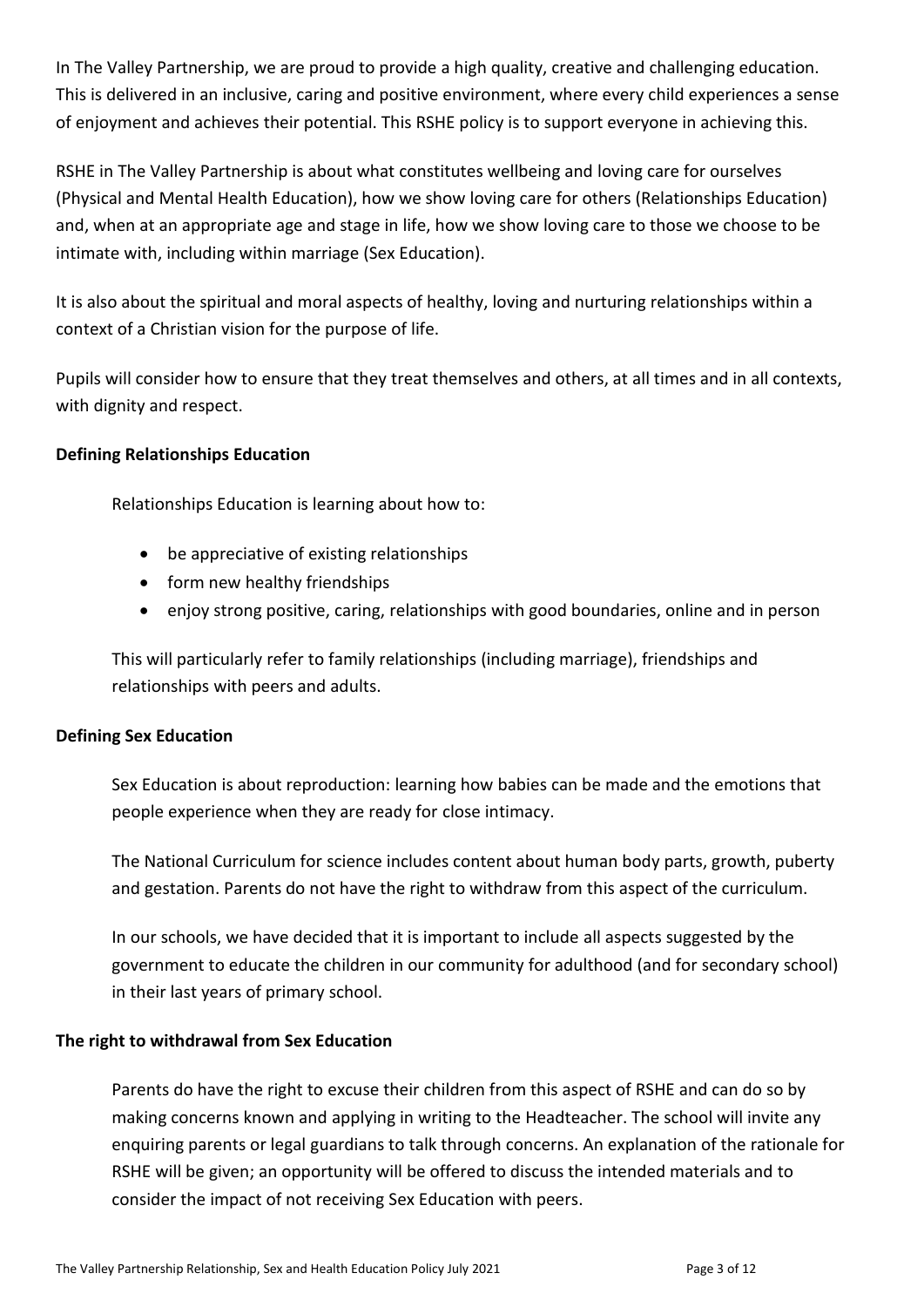Withdrawing a child from Sex Education remains a statutory right as a parent or legal guardian. If a pupil is excused from Sex Education, it is the school's responsibility to ensure that the pupil receives appropriate, purposeful education during the period of withdrawal. There is no right to withdraw from Relationships Education or Health Education.

The school will document this process to ensure a record is kept.

#### **Defining Health Education**

Health Education is learning about physical health and mental wellbeing so that pupils can make wise choices to ensure their own flourishing and the flourishing of others.<sup>1</sup>

The school will document this process to ensure a record is kept.

#### **The RSHE Curriculum**

In The Valley Partnership, we teach:

Sex education from Reception, linked to science.

These are the requirements for RSHE from the Department for Education [click [here\]](https://assets.publishing.service.gov.uk/government/uploads/system/uploads/attachment_data/file/805781/Relationships_Education__Relationships_and_Sex_Education__RSE__and_Health_Education.pdf)

**Relationships Education in The Valley Partnership is linked to the JIGSAW programme –Appendix 1 contains more detail on the specific sex education content** 

**See below for content examples. It is delivered at age & development appropriate levels.**

| <b>Families and people</b> | Pupils should know:                                                                             |
|----------------------------|-------------------------------------------------------------------------------------------------|
|                            |                                                                                                 |
| who care for me            |                                                                                                 |
|                            | that families are important for children growing up because they can give love,                 |
|                            | security and stability.                                                                         |
|                            | the characteristics of healthy family life, commitment to each other, including in<br>$\bullet$ |
|                            | times of difficulty, protection and care for children and other family members,                 |
|                            | the importance of spending time together and sharing each other's lives.                        |
|                            | that others' families, either in school or in the wider world, sometimes look                   |
|                            | different from their family, but that they should respect those differences and                 |
|                            | know that other children's families are also characterised by love and care                     |
|                            | that stable, caring relationships, which may be of different types, are at the                  |
|                            | heart of happy families, and are important for children's security as they grow                 |
|                            | up.                                                                                             |

<sup>&</sup>lt;sup>1</sup> See "Mental Health and Wellbeing: Towards a Whole School Approach" March 2018

The Valley Partnership Relationship, Sex and Health Education Policy July 2021 Page 4 of 12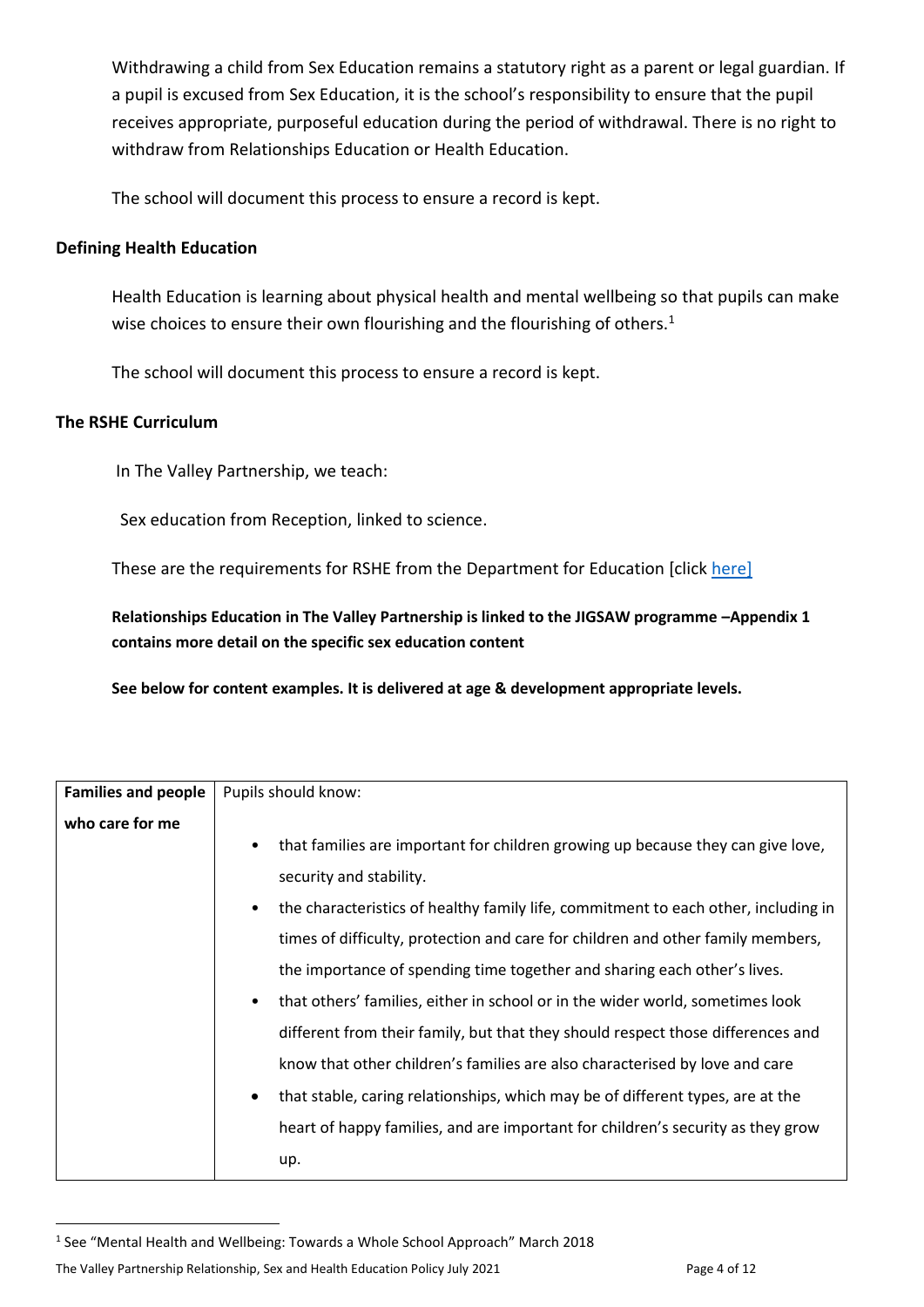|                             | that marriage represents a formal and legally recognised commitment of two<br>$\bullet$                                                                                                                                                                                                                                                                                                                                                                                                                                                                                                                                                                                                                                                                                                                                                                                                                                                        |
|-----------------------------|------------------------------------------------------------------------------------------------------------------------------------------------------------------------------------------------------------------------------------------------------------------------------------------------------------------------------------------------------------------------------------------------------------------------------------------------------------------------------------------------------------------------------------------------------------------------------------------------------------------------------------------------------------------------------------------------------------------------------------------------------------------------------------------------------------------------------------------------------------------------------------------------------------------------------------------------|
|                             | people to each other which is intended to be lifelong.                                                                                                                                                                                                                                                                                                                                                                                                                                                                                                                                                                                                                                                                                                                                                                                                                                                                                         |
|                             | how to recognise if family relationships are making them feel unhappy or<br>$\bullet$                                                                                                                                                                                                                                                                                                                                                                                                                                                                                                                                                                                                                                                                                                                                                                                                                                                          |
|                             | unsafe, and how to seek help or advice from others if needed.                                                                                                                                                                                                                                                                                                                                                                                                                                                                                                                                                                                                                                                                                                                                                                                                                                                                                  |
|                             |                                                                                                                                                                                                                                                                                                                                                                                                                                                                                                                                                                                                                                                                                                                                                                                                                                                                                                                                                |
| Caring friendships          | Pupils should know:                                                                                                                                                                                                                                                                                                                                                                                                                                                                                                                                                                                                                                                                                                                                                                                                                                                                                                                            |
|                             | how important friendships are in making us feel happy and secure, and how<br>people choose and make friends.<br>the characteristics of friendships, including mutual respect, truthfulness,<br>trustworthiness, loyalty, kindness, generosity, trust, sharing interests and<br>experiences and support with problems and difficulties.<br>that healthy friendships are positive and welcoming towards others, and do not<br>make others feel lonely or excluded.<br>that most friendships have ups and downs, and that these can often be worked<br>٠<br>through so that the friendship is repaired or even strengthened, and that<br>resorting to violence is never right.<br>how to recognise who to trust and who not to trust, how to judge when a<br>$\bullet$<br>friendship is making them feel unhappy or uncomfortable, managing conflict,<br>how to manage these situations and how to seek help or advice from others, if<br>needed. |
| Respectful<br>relationships | Pupils should know:<br>the importance of respecting others, even when they are very different from                                                                                                                                                                                                                                                                                                                                                                                                                                                                                                                                                                                                                                                                                                                                                                                                                                             |
|                             | them (for example, physically, in character, personality or backgrounds), or<br>make different choices or have different preferences or beliefs.<br>practical steps they can take in a range of different contexts to improve or<br>support respectful relationships.                                                                                                                                                                                                                                                                                                                                                                                                                                                                                                                                                                                                                                                                          |
|                             | the conventions of courtesy and manners.<br>the importance of self-respect and how this links to their own happiness.<br>٠<br>that in school and in wider society they can expect to be treated with respect by<br>٠<br>others, and that in turn they should show due respect to others, including those<br>in positions of authority.                                                                                                                                                                                                                                                                                                                                                                                                                                                                                                                                                                                                         |
|                             | about different types of bullying (including cyberbullying), the impact of<br>bullying, responsibilities of bystanders (primarily reporting bullying to an adult)<br>and how to get help.<br>what a stereotype is, and how stereotypes can be unfair, negative or<br>destructive.                                                                                                                                                                                                                                                                                                                                                                                                                                                                                                                                                                                                                                                              |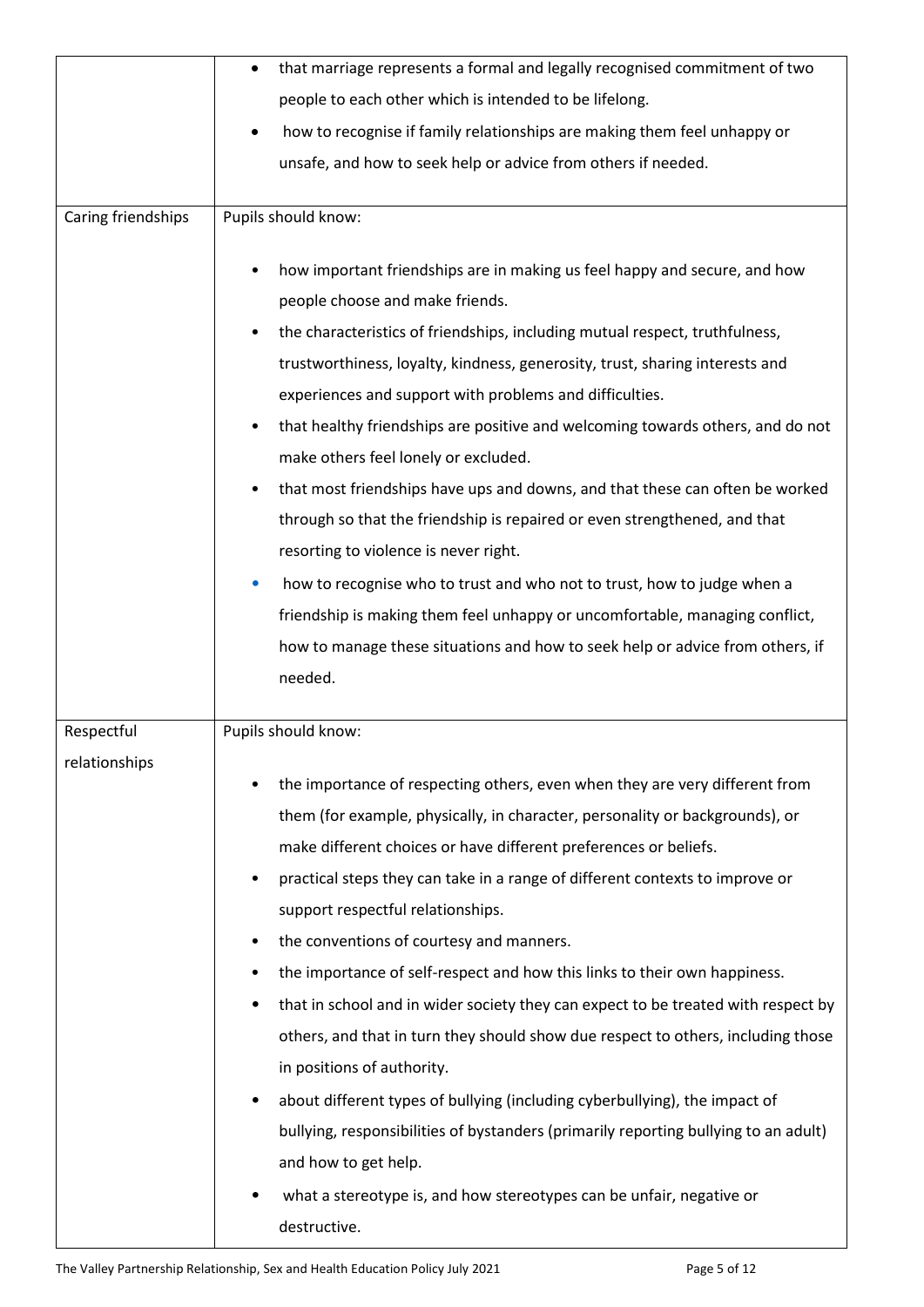|                      | the importance of permission-seeking and giving in relationships with friends,<br>٠                                                                                                                                                                                                                                                                                                                                                                                                                                                                                                                                                                                                                                                                                                                                                                                                                                                                                              |
|----------------------|----------------------------------------------------------------------------------------------------------------------------------------------------------------------------------------------------------------------------------------------------------------------------------------------------------------------------------------------------------------------------------------------------------------------------------------------------------------------------------------------------------------------------------------------------------------------------------------------------------------------------------------------------------------------------------------------------------------------------------------------------------------------------------------------------------------------------------------------------------------------------------------------------------------------------------------------------------------------------------|
|                      | peers and adults                                                                                                                                                                                                                                                                                                                                                                                                                                                                                                                                                                                                                                                                                                                                                                                                                                                                                                                                                                 |
|                      |                                                                                                                                                                                                                                                                                                                                                                                                                                                                                                                                                                                                                                                                                                                                                                                                                                                                                                                                                                                  |
| Online relationships | Pupils should know:                                                                                                                                                                                                                                                                                                                                                                                                                                                                                                                                                                                                                                                                                                                                                                                                                                                                                                                                                              |
|                      | that people sometimes behave differently online, including by pretending to be<br>٠<br>someone they are not.<br>that the same principles apply to online relationships as to face-to-face<br>relationships, including the importance of respect for others online including<br>when we are anonymous.<br>the rules and principles for keeping safe online, how to recognise risks, harmful<br>content and contact, and how to report them.<br>how to critically consider their online friendships and sources of information<br>including awareness of the risks associated with people they have never met.                                                                                                                                                                                                                                                                                                                                                                     |
|                      | • how information and data is shared and used online.                                                                                                                                                                                                                                                                                                                                                                                                                                                                                                                                                                                                                                                                                                                                                                                                                                                                                                                            |
| Being safe           | Pupils should know:                                                                                                                                                                                                                                                                                                                                                                                                                                                                                                                                                                                                                                                                                                                                                                                                                                                                                                                                                              |
|                      | what sorts of boundaries are appropriate in friendships with peers and others.<br>(including in a digital context)<br>about the concept of privacy and the implications of it for both children and<br>adults; including that it is not always right to keep secrets if they relate to being<br>safe.<br>that each person's body belongs to them, and the differences between<br>appropriate and inappropriate or unsafe physical, and other, contact.<br>how to respond safely and appropriately to adults they may encounter (in all<br>$\bullet$<br>contexts, including online) whom they do not know.<br>how to recognise and report feelings of being unsafe or feeling bad about any<br>adult.<br>how to ask for advice or help for themselves or others, and to keep trying until<br>٠<br>they are heard.<br>how to report concerns or abuse, and the vocabulary and confidence needed to<br>٠<br>do so.<br>where to get advice e.g. family, school and/or other sources. |

# **Physical health and mental wellbeing**

| Mental wellbeing | Pupils should know: |
|------------------|---------------------|
|                  |                     |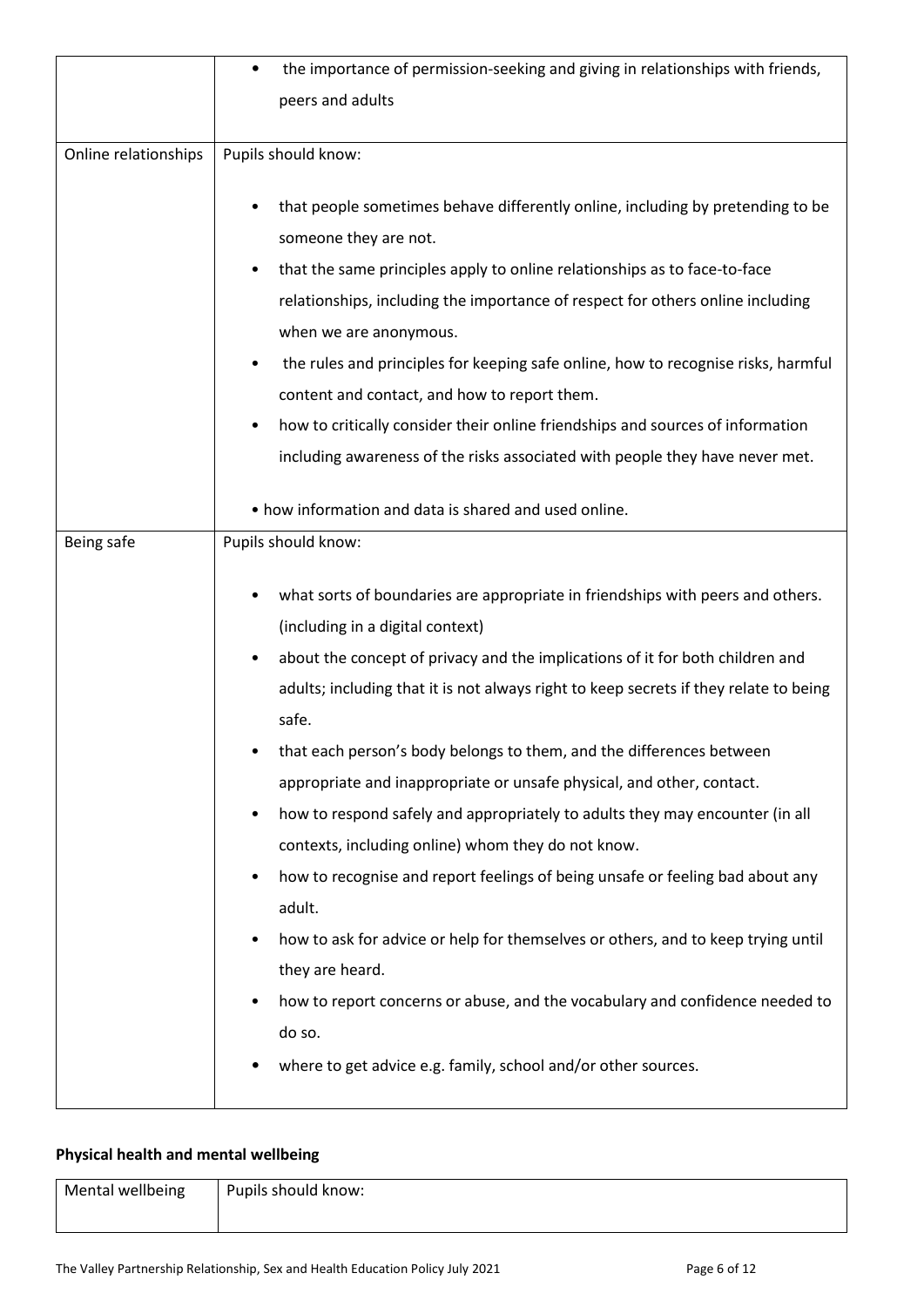|                     | that mental wellbeing is a normal part of daily life, in the same way as physical<br>٠      |
|---------------------|---------------------------------------------------------------------------------------------|
|                     | health.                                                                                     |
|                     | that there is a normal range of emotions (e.g. happiness, sadness, anger, fear,<br>٠        |
|                     | surprise, nervousness) and scale of emotions that all humans experience in                  |
|                     | relation to different experiences and situations.                                           |
|                     | how to recognise and talk about their emotions, including having a varied                   |
|                     | vocabulary of words to use when talking about their own and others' feelings.               |
|                     | how to judge whether what they are feeling and how they are behaving is                     |
|                     | appropriate and proportionate.                                                              |
|                     | the benefits of physical exercise, time outdoors, community participation,                  |
|                     | voluntary and service-based activity on mental wellbeing and happiness.                     |
|                     | simple self-care techniques, including the importance of rest, time spent with<br>٠         |
|                     | friends and family and the benefits of hobbies and interests                                |
|                     | isolation and loneliness can affect children and that it is very important for<br>$\bullet$ |
|                     | children to discuss their feelings with an adult and seek support.                          |
|                     | that bullying (including cyberbullying) has a negative and often lasting impact             |
|                     | on mental wellbeing.                                                                        |
|                     | where and how to seek support (including recognising the triggers for seeking<br>٠          |
|                     | support), including whom in school they should speak to if they are worried                 |
|                     | about their own or someone else's mental wellbeing or ability to control their              |
|                     | emotions (including issues arising online).                                                 |
|                     | it is common for people to experience mental ill health. For many people who                |
|                     | do, the problems can be resolved if the right support is made available,                    |
|                     | especially if accessed early enough.                                                        |
|                     |                                                                                             |
| Internet safety and | Pupils should know:                                                                         |
| harms               | that for most people the internet is an integral part of life and has many                  |
|                     | benefits.                                                                                   |
|                     | about the benefits of rationing time spent online, the risks of excessive time<br>٠         |
|                     | spent on electronic devices and the impact of positive and negative content                 |
|                     | online on their own and others' mental and physical wellbeing.                              |
|                     | how to consider the effect of their online actions on others and know how to<br>٠           |
|                     | recognise and display respectful behaviour online and the importance of                     |
|                     | keeping personal information private.                                                       |
|                     | why social media, some computer games and online gaming, for example, are                   |
|                     | age restricted.                                                                             |
|                     |                                                                                             |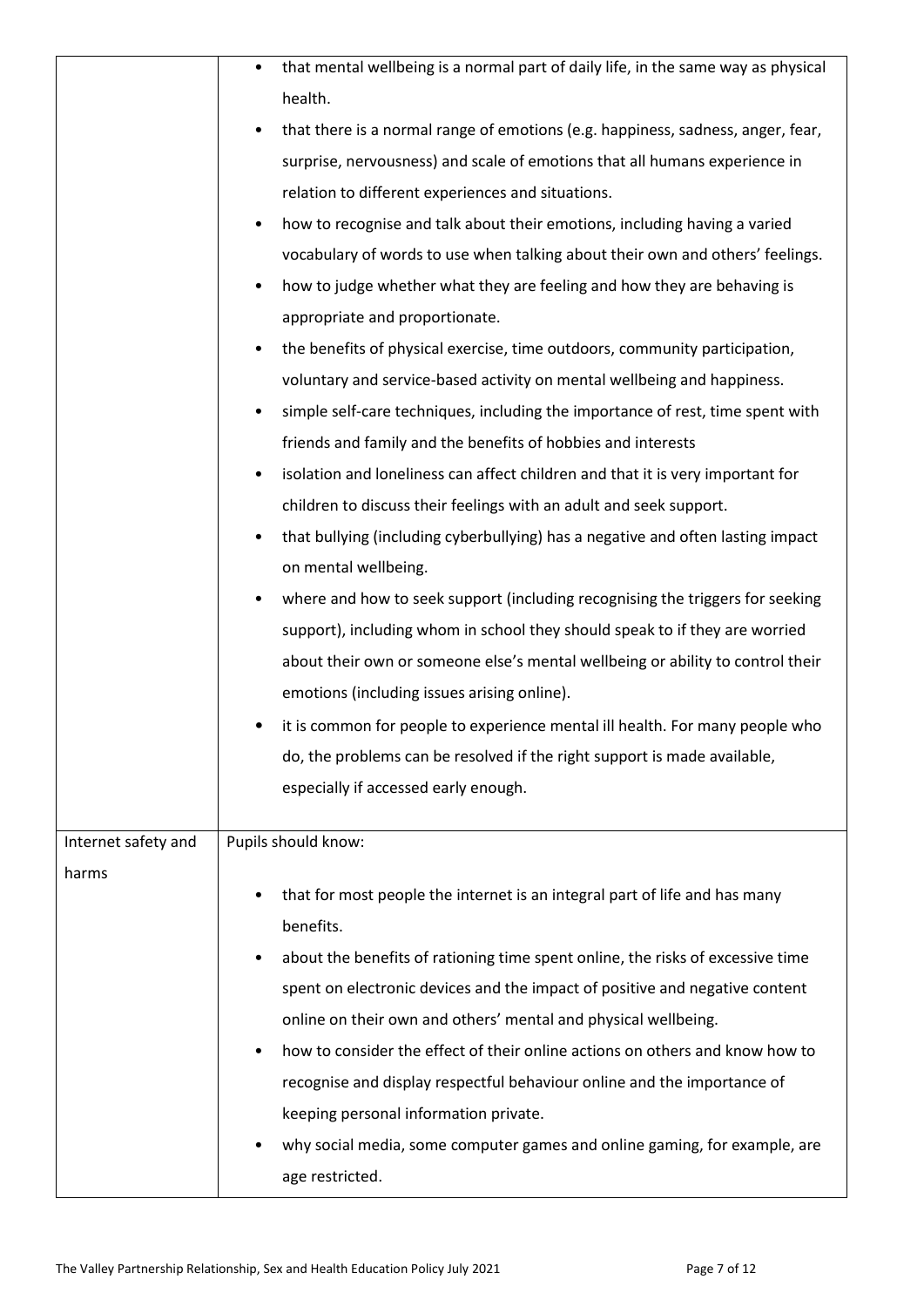|                       | that the internet can also be a negative place where online abuse, trolling,                                       |
|-----------------------|--------------------------------------------------------------------------------------------------------------------|
|                       | bullying and harassment can take place, which can have a negative impact on                                        |
|                       | mental health.                                                                                                     |
|                       | how to be a discerning consumer of information online including understanding                                      |
|                       | that information, including that from search engines, is ranked, selected and                                      |
|                       | targeted.                                                                                                          |
|                       | where and how to report concerns and get support with issues online.                                               |
| <b>Healthy eating</b> | Pupils should know:                                                                                                |
|                       | what constitutes a healthy diet (including understanding calories and other<br>nutritional content).               |
|                       | the principles of planning and preparing a range of healthy meals.                                                 |
|                       | the characteristics of a poor diet and risks associated with unhealthy eating                                      |
|                       | (including, for example, obesity and tooth decay) and other behaviours (e.g. the                                   |
|                       | impact of alcohol on diet or health).                                                                              |
| Drugs, alcohol and    | Pupils should:                                                                                                     |
| tobacco               |                                                                                                                    |
|                       | know the facts about legal and illegal harmful substances and associated                                           |
|                       | risks, including smoking, alcohol use and drug-taking.                                                             |
| Health and            | Pupils should:                                                                                                     |
| prevention            | Know how to recognise early signs of physical illness, such as weight loss, or<br>unexplained changes to the body. |
|                       | Know about safe and unsafe exposure to the sun, and how to reduce the                                              |
|                       | risk of sun damage, including skin cancer.                                                                         |
|                       | Know the importance of sufficient good quality sleep for good health and                                           |
|                       | that a lack of sleep can affect weight, mood and ability to learn.                                                 |
|                       | Know about dental health and the benefits of good oral hygiene and dental                                          |
|                       | flossing, including regular check-ups at the dentist.                                                              |
|                       | Know about personal hygiene and germs including bacteria, viruses, how                                             |
|                       | they are spread and treated, and the importance of handwashing.                                                    |
|                       | Know the facts and science relating to allergies, immunisation and                                                 |
|                       | vaccination.                                                                                                       |
|                       |                                                                                                                    |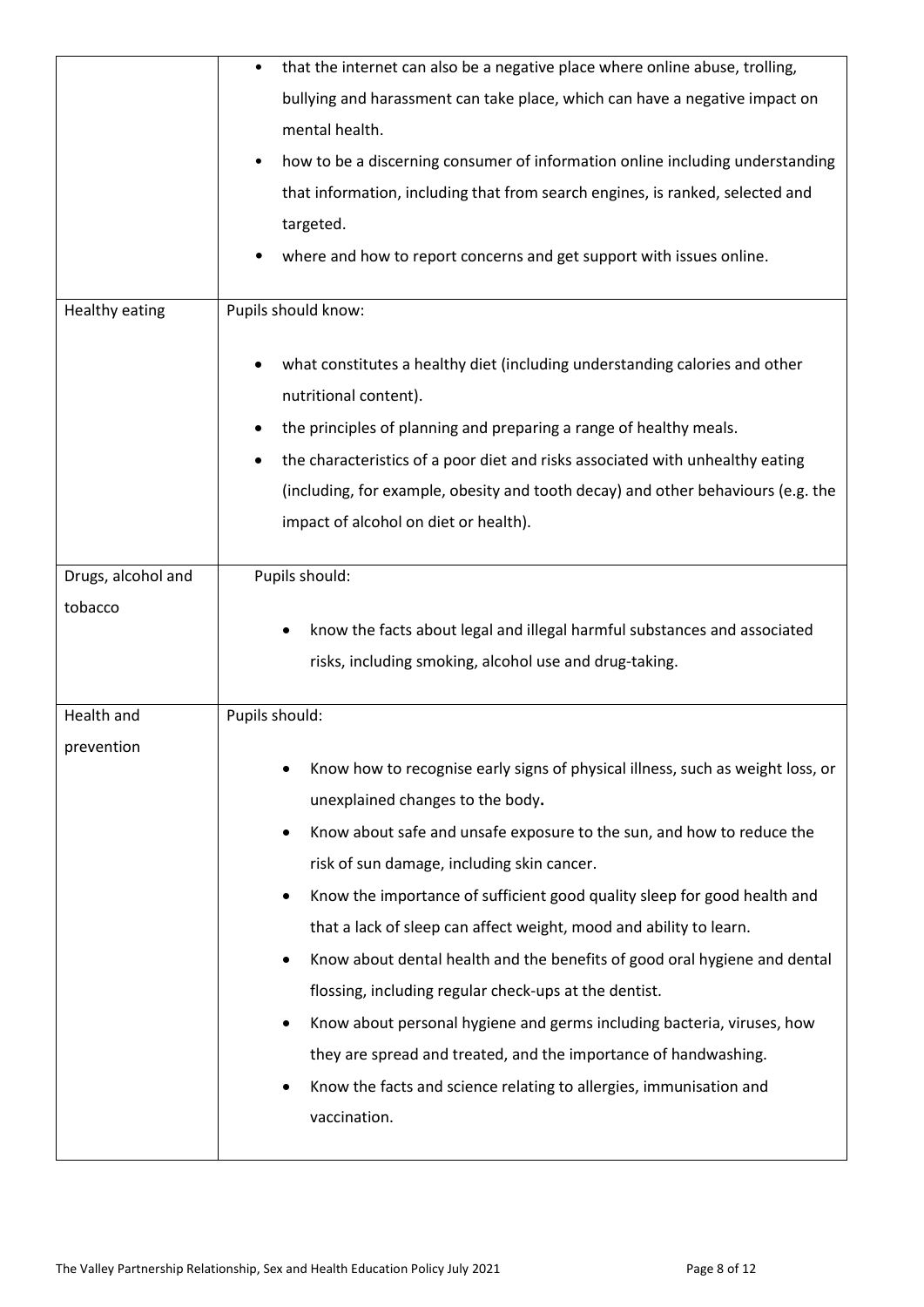| Basic first aid     | Pupils should:                                                                                                                                                                             |
|---------------------|--------------------------------------------------------------------------------------------------------------------------------------------------------------------------------------------|
|                     | Know concepts of basic first-aid, for example dealing with common injuries,<br>including head injuries.<br>Know how to make a clear and efficient call to emergency services if necessary. |
| Changing adolescent | Pupils should know:                                                                                                                                                                        |
| body                |                                                                                                                                                                                            |
|                     | key facts about puberty and the changing adolescent body, particularly from                                                                                                                |
|                     | age 9 through to age 11, including physical and emotional changes.                                                                                                                         |
|                     | about menstrual wellbeing including the key facts about the menstrual cycle.<br>$\bullet$                                                                                                  |

# **How will RSHE be taught in The Valley Partnership?**

The Valley partnership approach to Sex Education will be taught following the [Jigsaw](https://www.jigsawpshe.com/primary-pshe-scheme-of-work-including-statutory-relationships-and-health-education/) programme.

Considerable thought has been given to some of the current issues surrounding sexual health. It has been agreed that there will be mentioned at an appropriate age level in line with the Jigsaw programme, sexually transmitted diseases including HIV/Aids, homosexuality and contraception as part of the programme, in order to answer the questions that children raise.

Sexual relationships will be discussed in the **context of lasting caring relationships of partnership and marriage.** KS 2 Topics will also briefly include: lesbian, bisexual, gay, transsexual and intersex individuals and relationships (LBGTI+).

The Jigsaw programme will cover the science aspect of the curriculum and can be seen in Appendix 1:

Please see our parent guidance: RSHE- A guide for parents and carers leaflet 2020

What-do-a-primary-school-have- to- teach- for- statutory- Relationships- Education

#### **Teaching techniques will involve**:

- Direct teaching including scientific names of sexual body parts for all children as they are introduced
- Using accredited approved animation videos for some aspects and some videos with live footage for other aspects for example baby animals developed by Jigsaw and the BBC
- Work sheets and diagrams
- Discussions & games
- Discrete question boxes for KS 2
- Looking at some materials for menstruation
- Keeping safe & how to ask for help and advice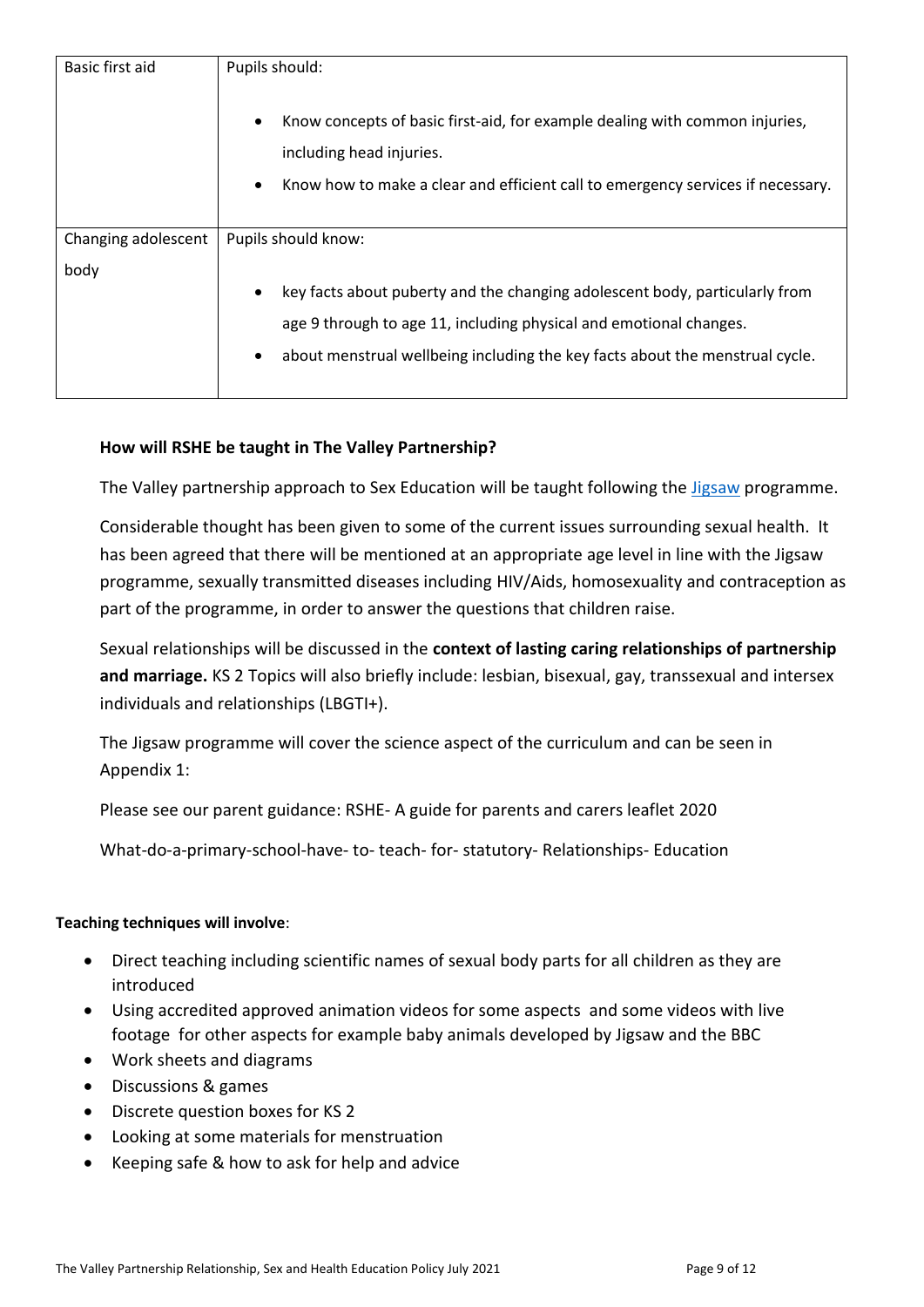RSHE will be delivered professionally and as an identifiable part of PSHE. It will be led, resourced and reported to parents in the same way as any other subject. There is a nationally recognised PSHE program (which includes delivers RSHE material in line with DfE guidance) called Jigsaw, which The Valley Partnership have bought into and staff will use to deliver RSHE as part of the overall PSHE provision.

RSHE will be delivered in a way that affords dignity and shows respect to all who make up our diverse community. It will not discriminate against any of the protected characteristics in the Equality Act and will be sensitive to the faith and beliefs of those in the wider school community. RSHE will seek to explain fairly the tenets and varying interpretations of religious communities on matters of sex and relationships and teach these viewpoints with respect. It will value the importance of faithfulness as the underpinning and backdrop for relationships. It will encourage pupils to develop the skills needed to disagree without being disagreeable, to appreciate the lived experience of other people and to live well together.

RSHE will seek to build resilience in our pupils to help them form healthy relationships, to keep themselves safe and resist the harmful influence of the excesses of media in all its forms.

RSHE will promote healthy resilient relationships set in the context of character and virtue development that sits within the schools Christian Vision and Values. It will give pupils opportunities to reflect on values and influences including their peers, the media, the internet, faith and culture that may have shaped their attitudes to gender, relationships and sex. It will promote the development of the wisdom and skills our pupils need to make their own informed decision.

Additional values such as such as honesty, integrity, self-control, courage, humility, kindness, forgiveness, generosity and a sense of justice pervade throughout.

RSHE will be based on honest and medically accurate information from reliable sources of information, including about the law and legal rights. It will distinguish between different types of knowledge and opinions so that pupils can learn about their bodies and sexual and reproductive health as appropriate to their age and maturity.

We will work in partnership with parents and carers using dialogue to shape our policies and resources used to teach their children and how they can contribute at home. It must, however, be recognised that the law specifies that what is taught and how it is taught is ultimately a decision for the school.

All staff teaching this sensitive and important subject will be following the guidance and content in Jigsaw and will be fully trained in child protection.

In The Valley Partnership, RSHE is taught by confident, trained staff; some elements may be taught by outside agencies (such as First Aid or aspects about puberty) as required. It is important that pupils have confidence in the teacher and that a 'safe space' is created where pupils feel confident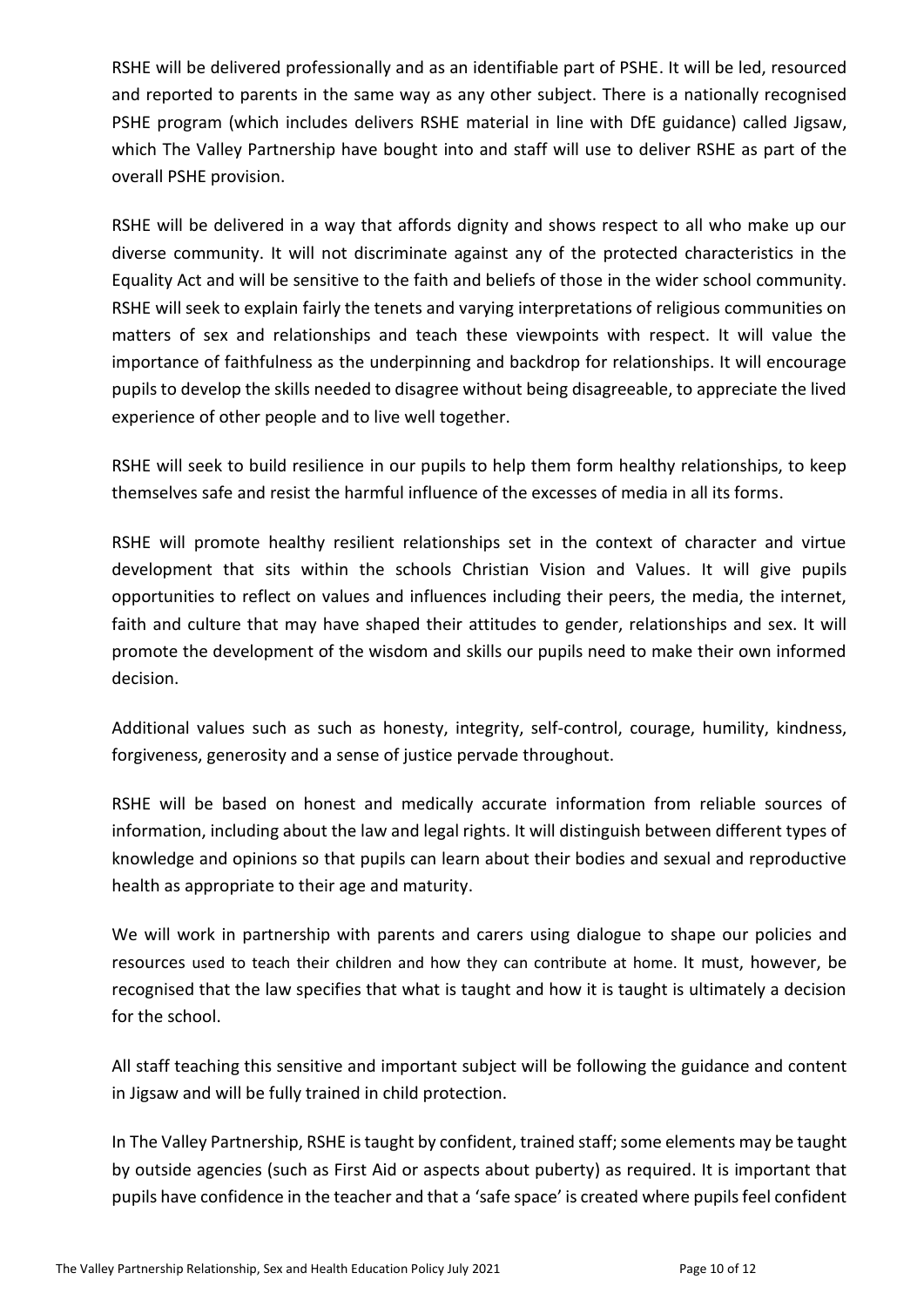and can ask age-appropriate questions.*<sup>2</sup>* RSE will be an identifiable part of PSHEC and is linked to this policy.

#### **RSHE will be monitored and evaluated**

This will follow the same monitoring and evaluation processes used throughout the school for other subjects i.e. pupil conferencing, work reviews, learning walks, parent dialogue, senior leadership and governor monitoring.

#### **Policy Review**

This policy has been produced by consultation with the Diocese of Bristol, using the Church of England education office framework as a basis, the staff team, and Governor subcommittee including parents.

This policy will be reviewed every: 3 years

This policy should be read in conjunction with The Equalities Act 2010 <https://www.gov.uk/guidance/equality-act-2010-guidance>

#### **Key References include:**

Church of England : [Character Development Project Final Report \(churchofengland.org\)](https://www.churchofengland.org/sites/default/files/2018-01/What%20if%20Learning%20Character%20Development%20Project%20Final%20Report%20%28Initial%20Phase%29%20April%202016.pdf)

RSHE Principles and Charter 0.pdf (churchofengland.org)

DFE[: Personal, social, health and economic \(PSHE\) education -](https://www.gov.uk/government/publications/personal-social-health-and-economic-education-pshe/personal-social-health-and-economic-pshe-education) GOV.UK (www.gov.uk)

[Changes to personal, social, health and economic \(PSHE\) and relationships and sex education \(RSE\). -](https://www.gov.uk/government/publications/changes-to-personal-social-health-and-economic-pshe-and-relationships-and-sex-education-rse) GOV.UK [\(www.gov.uk\)](https://www.gov.uk/government/publications/changes-to-personal-social-health-and-economic-pshe-and-relationships-and-sex-education-rse)

<sup>&</sup>lt;sup>2</sup>It does not need to be the class teacher or tutor who teaches Relationships [and Sex] Education. It is best delivered by teachers who are skilled and confident at managing sensitive issues and are good at handling class discussion. See research from Bristol University about secondary RS[E https://bmjopen.bmj.com/content/7/5/e014791](https://bmjopen.bmj.com/content/7/5/e014791)